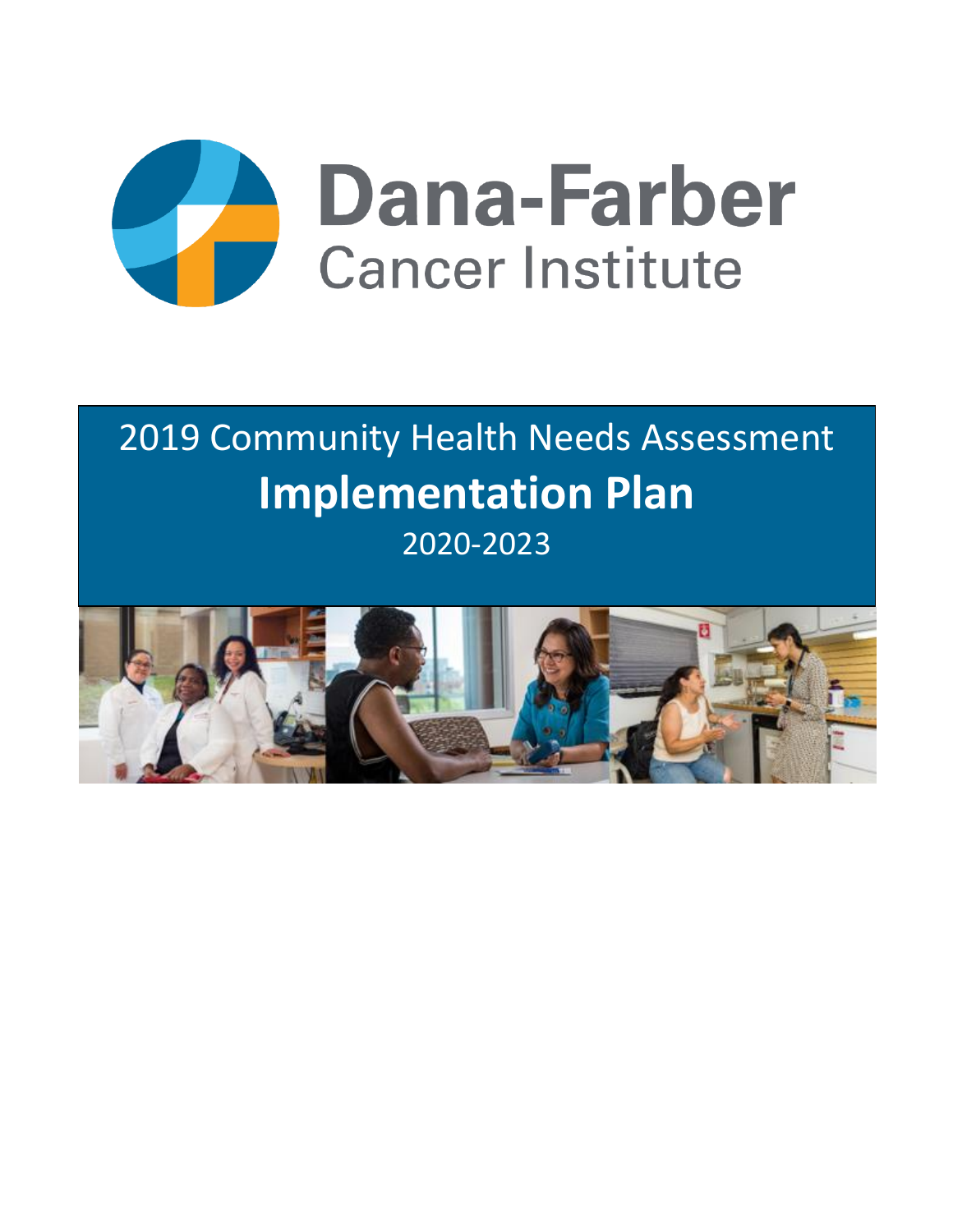**Community Health Needs Assessment Implementation Plan Dana-Farber Cancer Institute 2020 - 2023**



| <b>TABLE OF CONTENTS</b>                                         | <b>PAGE</b> |
|------------------------------------------------------------------|-------------|
| Background & Context<br>Overview of Dana-Farber Cancer Institute | 3           |
| <b>Community Benefits Mission &amp; Oversight</b>                | 3           |
| Summary of Accomplishments: 2016-2019 CHNA Implementation Plan   | 7           |
| <b>Prioritization Process</b><br><b>Key Findings</b>             | 10          |
|                                                                  | 13          |
|                                                                  | 17          |

*This implementation plan is intended to satisfy the Community Health Needs Assessment Implementation Plan requirement under Internal Revenue Code Section 501(r)(3)(A)(iii) and the Patient Protection and Affordable Care Act.*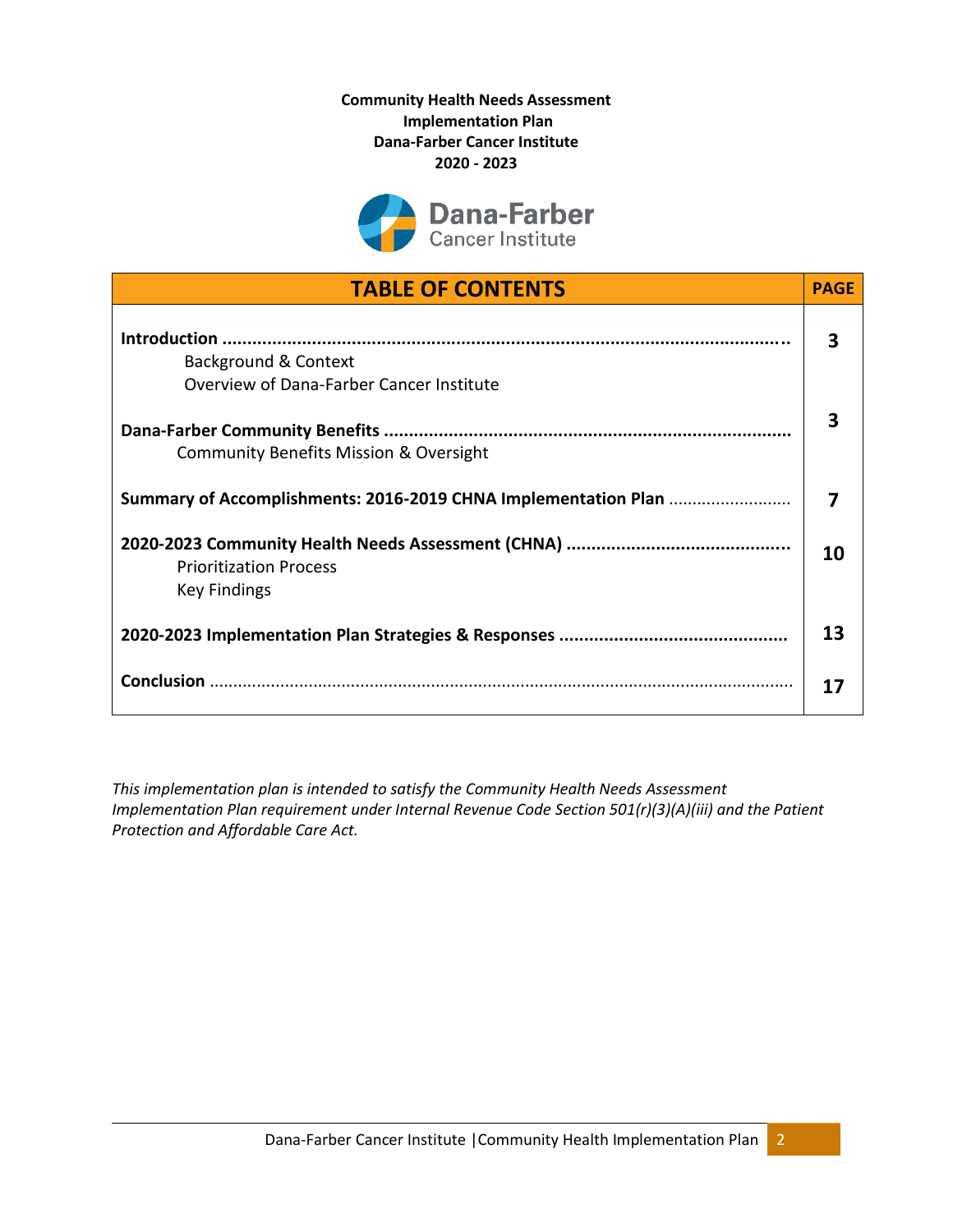# **Overview of Dana-Farber Cancer Institute**

Founded originally in 1947, Dana-Farber Cancer Institute aims to provide expert, compassionate care to children and adults with cancer while advancing the understanding, diagnosis, treatment, cure, and prevention of cancer and related diseases. As an affiliate of Harvard Medical School and a Comprehensive Cancer Center designated by the National Cancer Institute, Dana-Farber also provides training for new generations of physicians and scientists, designs evidence-based programs that promote public health particularly among high-risk and underserved populations, and disseminates innovative patient therapies and scientific discoveries across the United States and throughout the world. The Institute has been the top ranked cancer hospital in New England by *U.S. News and World Report* for 16 consecutive years and is the only cancer center in the country ranked in the top 4 for both adult and pediatric cancer programs.

#### **Dana-Farber's Community Benefits Office**

In 1995, the Dana-Farber Cancer Institute Board of Trustees formally adopted a Community Benefits (CB) Mission Statement which affirms Dana-Farber's commitment to supporting community-based programs, participating in outreach activities to reduce cancer incidence, morbidity, and mortality, and conducting community-based research.

#### *Community Benefits Mission:*

Dana-Farber Cancer Institute's community outreach mission contributes to the Institute's goal of advancing the understanding, diagnosis, care, treatment, cure, and prevention of cancer and related diseases by:

- Ensuring that patients from diverse backgrounds receive equitable cancer care and treatment, including but not limited to, education about the importance of clinical trials participation
- Establishing quantifiable, evidence-based, and sustainable programs in cancer prevention focusing on at-risk, underserved and diverse populations
- Providing expertise in cancer care to city and state health departments, communitybased agencies and health care providers

*Last updated, July 2009*

The Dana-Farber Board of Trustees Community Programs Committee oversees the development and implementation of Dana-Farber's Community Health Needs Assessment (CHNA) Report and Community Health Implementation Plan (CHIP). In their oversight capacity, Committee members provide the Community Benefits staff with guidance and leadership around program initiatives.

Additionally, the Dana-Farber Community Benefits External Advisory Committee (EAC), consisting of representatives from community organizations, neighborhood health centers, cancer survivors, city and state health departments who share Dana-Farber's commitment to reducing disparities in cancer care, education, and treatment, provides input and guidance on Dana-Farber's Community Benefits programs. The EAC is also responsible for the development and implementation of specific Community Benefits initiatives, including Community Health Initiatives (CHI) associated with Dana-Farber's recently approved Determination of Need (DoN) application for satellite expansion. Further, the EAC ensures that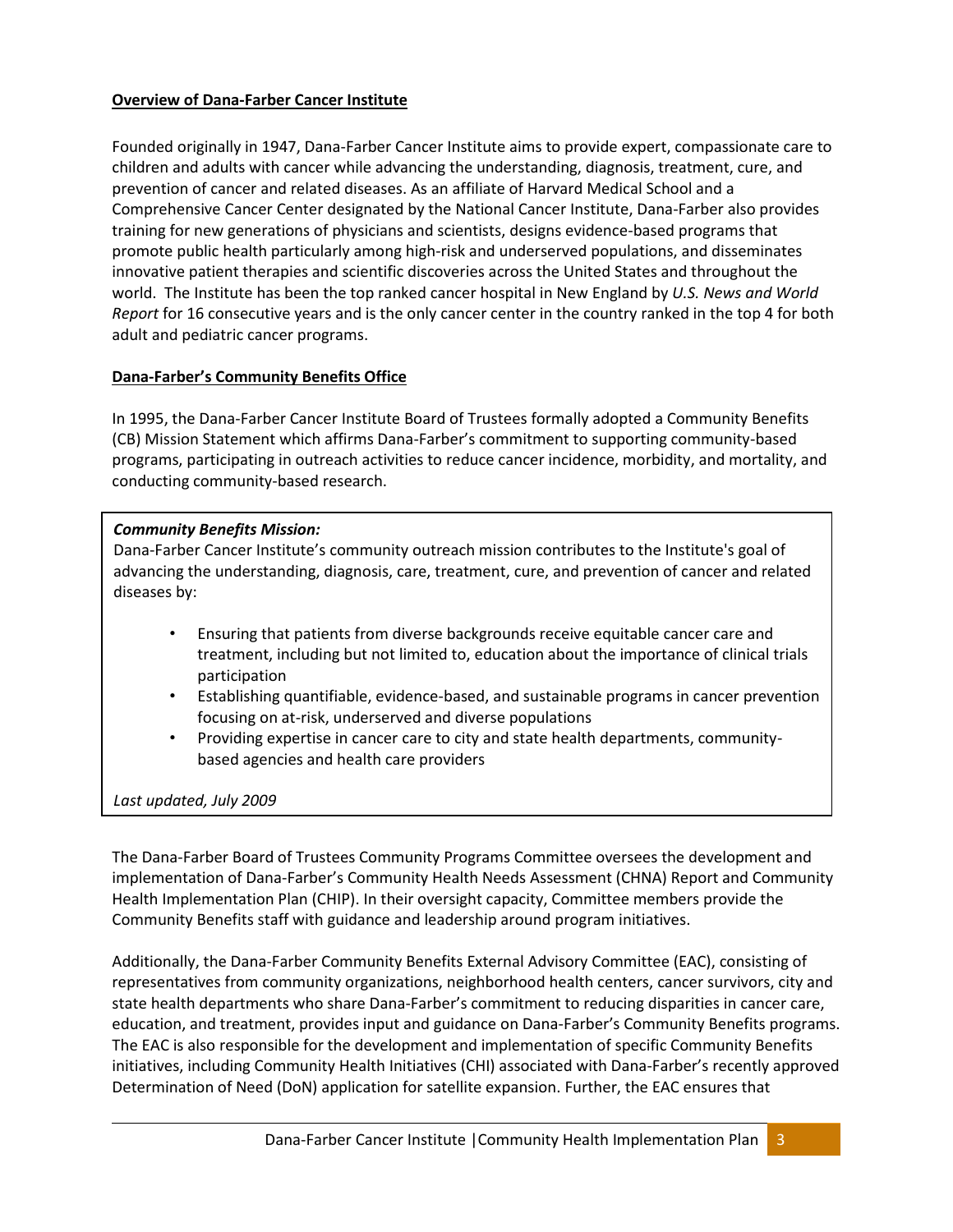community health priorities align with priorities and general principles set by the Massachusetts Department of Public Health (MDPH) and the Massachusetts Attorney General's Office (AGO).

Through collaborative and inter-disciplinary work across various departments within the Institute and our satellite locations, the Dana-Farber Community Benefits Office serves as a bridge to community organizations and supports evidence-based and sustainable outreach programs.

#### **Background: Community Health Needs Assessment and Implementation Plan**

Dana-Farber's Community Benefits activities are informed by the Institute's CHNA/CHIP process, conducted every three years to gain a greater understanding of the health issues facing Boston residents. The purpose of the CHNA is to advance community efforts and priority areas by: assessing cancer burden in the community as well as access to and availability of cancer-related services; identifying key areas of significant community need and vulnerable populations; examining the impact and role of social determinants of health; and facilitating the development of multi-year implementation strategies to guide the hospital's community health initiatives and community investments. This document serves as the Institute's 2020-2023 CHIP, as informed by the CHNA Report completed in2019. The CHNA Executive Summary and Report accompanying this document have validated Dana-Farber's past and current Community Benefits activities and community engagement, while identifying opportunities for future initiatives.

#### **Summary of 2019 Community Health Needs Assessment Process**

In 2019, Dana-Farber and a wide variety of Boston stakeholders— community organizations, community development corporations, health centers, hospitals, and the Boston Public Health Commission formed the Boston CHNA-CHIP Collaborative to develop Boston's first large-scale collaborative city-wide Community Health Needs Assessment (CHNA) and Community Health Improvement Plan (CHIP). Simultaneously, Dana-Farber worked with Boston Medical Center (BMC) to develop a cancer-specific CHNA report that provides a deeper analysis of issues across the cancer continuum. The cancer CHNA report presents findings from the cancer-focused assessment as well as integrates the key results of the larger citywide CHNA to provide a deeper dive into residents', cancer patients', and survivors' experiences, concerns, supports, and challenges related to cancer prevention, screening, treatment, and survivorship within the larger framework of health equity and the social determinants of health.

Dana-Farber, BMC and the Boston CHNA-CHIP Collaborative contracted with Health Resources in Action (HRiA), a Boston-based public health research firm, to facilitate the CHNA processes and develop both CHNA reports. The Boston CHNA report and Dana-Farber's cancer specific CHNA are available on Dana-Farber's website (see page 17 for link). This effort not only complies with the IRS CHNA requirement under the Internal Revenue Code Section 501(r)(3)(A)(iii) and the Massachusetts Attorney General's mandate for conducting a community health needs assessment, but also aligns with Massachusetts Department of Public Health priorities and Dana-Farber's approach of utilizing data to inform the development of its initiatives.

The strategies and goals outlined in our 2020-2023 CHNA Implementation Plan are a natural continuation of the efforts identified in our 2016-2019 Plan and are designed to advance and strengthen our existing community-based initiatives while also seeking to address the social determinants of health through collaborative partnerships.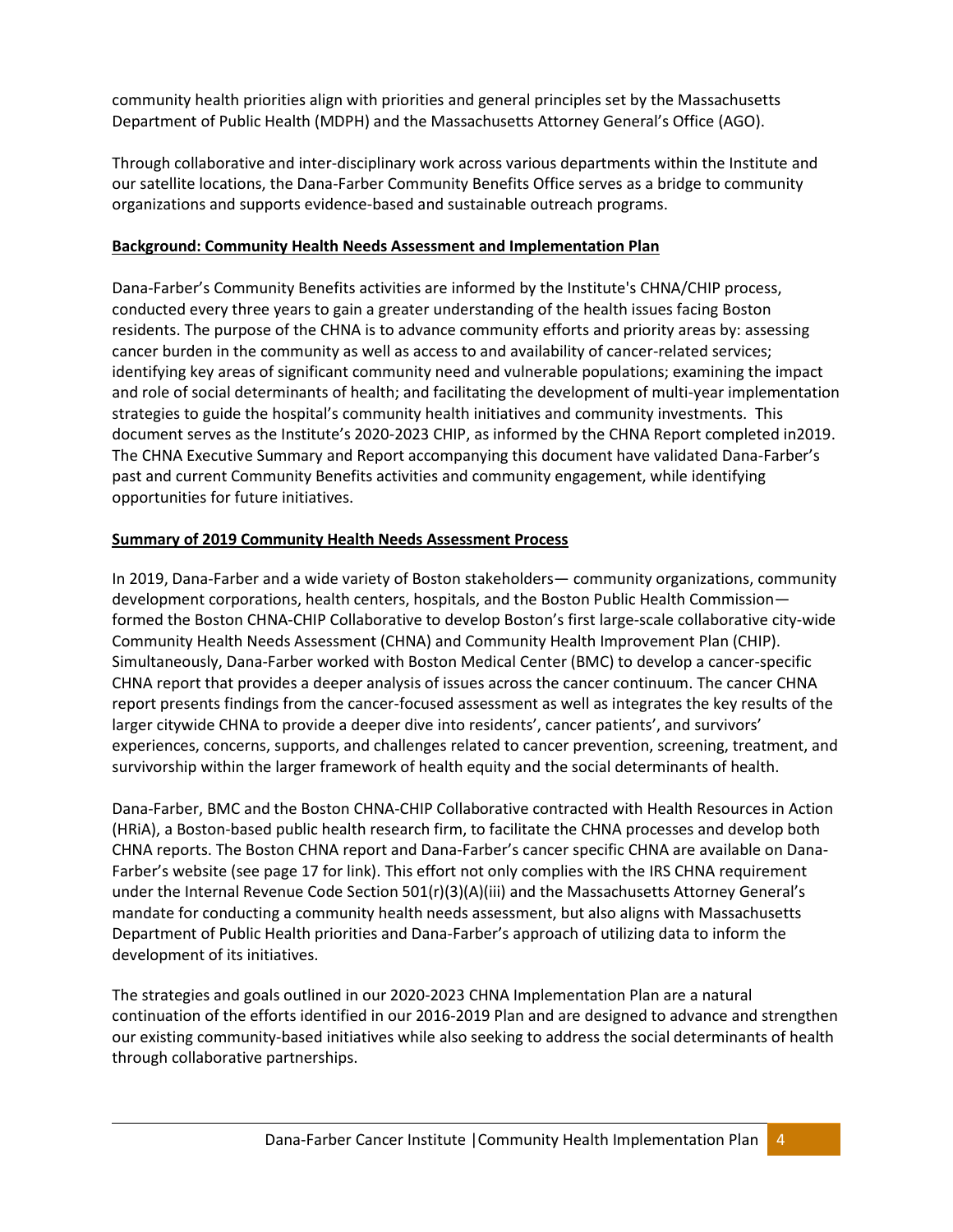#### **Summary of Findings**

Cancer is the leading cause of death in Boston and Massachusetts for residents of all racial/ethnic groups and has remained so for the past six years. The CHNA findings suggest that collective efforts to advance cancer prevention and early detection are making a difference, however, significant disparities in cancer screening, incidence, and mortality persist among vulnerable and medically underserved residents of Boston, particularly communities of color. More work is needed to address the disproportionate cancer burden across the City of Boston.

The findings highlight the diversity and richness of Dana-Farber's priority neighborhoods of Roxbury, Mission Hill, Dorchester, Mattapan, and Jamaica Plain, as well as many of the broader socioeconomic challenges and healthcare access barriers facing community residents in these neighborhoods. When Boston residents were asked to identify the top most important concerns in their neighborhood that shape their community's health, housing quality or affordability and alcohol/drug abuse emerged as top priorities, followed by mental health and community violence, as shown below. One in five people completing the Boston CHNA community survey identified cancer as one of their top five health concerns. Additionally, a high proportion of survey respondents identified factors that are linked to cancer—smoking, obesity, and environmental conditions—as top health concerns in the community.

#### **Boston CHNA Survey Respondents Reporting Top Most Important Concerns that Affect Community Health (N=2,053), 2019**



Data Source: Boston CHNA Community Survey, 2019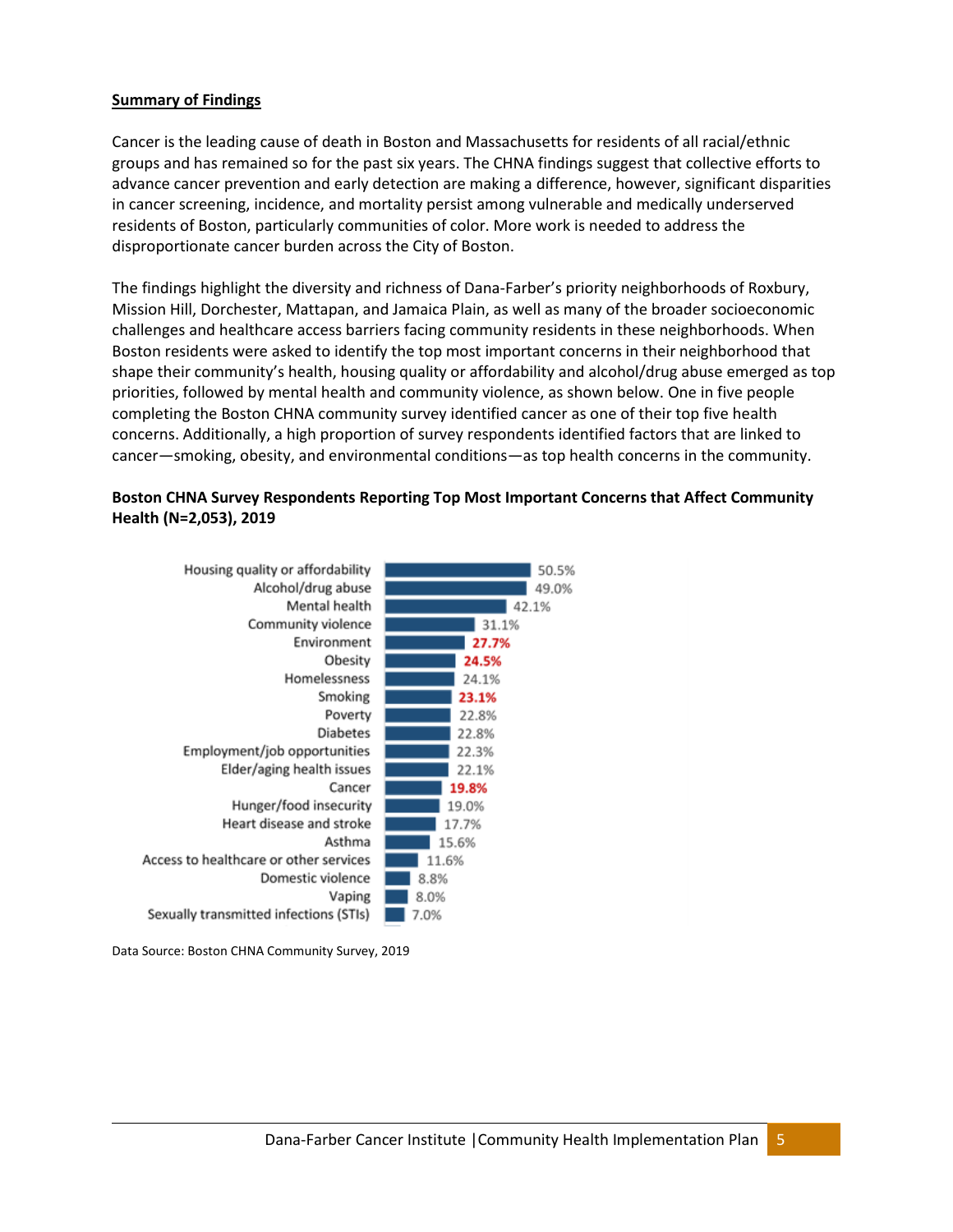In reviewing data across the cancer continuum, certain populations appear to be disproportionately impacted by cancer, including diverse racial and ethnic populations, individuals from low socioeconomic backgrounds, and immigrants. Some of the most prominent cancer inequities were seen across the following groups:

| <b>Black Men</b><br>Significantly higher rates of prostate and<br>colorectal cancer incidence<br>Significantly higher rates of all cancer<br>mortality and prostate cancer mortality,<br>as well as premature all cancer mortality<br>and premature colorectal, liver, and<br>prostate cancer<br>Significantly higher rates of smoking<br>and obesity | <b>Black Women</b><br>Significantly higher premature<br>mortality rate for all cancers<br>Highest (NS) rates of breast cancer,<br>$\bullet$<br>colorectal cancer and premature liver<br>cancer mortality<br>Highest (NS) incidence rates of<br>$\bullet$<br>colorectal cancer<br>Significant increase in all cancers<br>incidence |
|-------------------------------------------------------------------------------------------------------------------------------------------------------------------------------------------------------------------------------------------------------------------------------------------------------------------------------------------------------|-----------------------------------------------------------------------------------------------------------------------------------------------------------------------------------------------------------------------------------------------------------------------------------------------------------------------------------|
| <b>Asian Men</b><br>Significantly higher incidence of liver<br>cancer and premature liver cancer<br>mortality<br>Highest (NS) incidence and mortality<br>of lung cancer                                                                                                                                                                               | <b>Asian Women</b><br>Significantly lower rates of pap and<br>colonoscopy screening<br>Significant increase in all cancers and<br>breast cancer incidence over time                                                                                                                                                               |

Note: NS indicates a non-statistically significant difference; premature refers to death before age 65

To achieve racial/ethnic health equity across the cancer continuum, Dana-Farber's Community Benefits activities will continue to focus on the following areas: 1) addressing the cancer burden; 2) reducing access barriers; 3) advancing cancer survivorship, particularly in communities of color; and 4) addressing the social determinants of health to influence the overall conditions that contribute to cancer risk. We believe that these data-informed priorities and the specific strategies detailed in the following pages reflect a commitment to meeting the health needs of the medically underserved in our priority neighborhoods and leveraging our unique role in the continuum of care as a comprehensive cancer center.

We remain committed to educating the community and raising awareness about the importance of cancer prevention, outreach, screening, early detection, clinical trials and survivorship. In addition, we will continue to conduct a broad scope of community-based research and evidence-based interventions through collaborative work in local neighborhoods and throughout the region.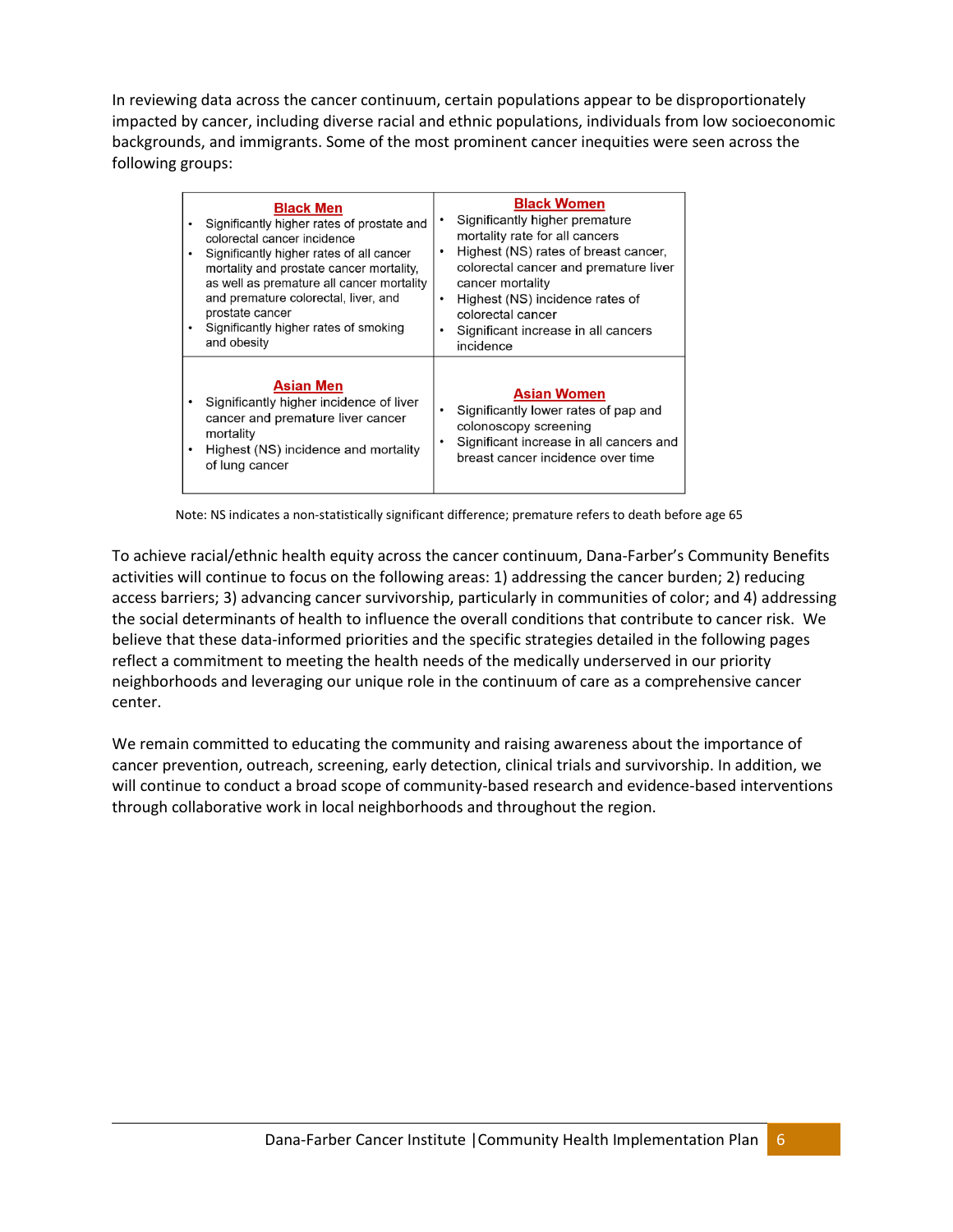# **Summary of Accomplishments: 2016-2019 CHNA Implementation Plan**

Significant progress has been made in advancing the goals set in our 2016-2019 CHNA Implementation Plan. Summarized below are examples of key accomplishments from the past three years, which demonstrate the collective impact of our work. Our impact is greatly strengthened by embedding programming and services into the fabric of the communities we serve.

- Provided 5,471 mammograms on Dana-Farber's Mammography Van and 2,031 mammograms at Dana-Farber's Mammography Suite at Whittier Street Health Center in Roxbury.
- Launched new clinical partnership with the Latino Health Insurance Program to expand mammography van services to medically underserved patients in Framingham, East Boston, and Jamaica Plain.
- Continued to provide streamlined diagnosis, treatment, and education for medically underserved patients with suspected malignancies throughout the continuum of care, including genetic testing.
	- $\circ$  Since inception, the program has seen over 508 patients as new consults and 384 patients in follow-up visits.
- Provided 530 individual tobacco cessation counseling sessions to 171 patients.
	- $\circ$  143 participants (84%) reported that they were able to reduce their total number of cigarettes smoked per day, and 48 (28%) reported being able to quit completely.
- Engaged over 6,243 residents in sun safety education and skin cancer screening.
	- o Made calls to 700 participants for follow-up, with over 300 referred for biopsy.
- Provided breast and GYN patient navigation services to approximately 1,735 patients at the BWH Comprehensive Breast Health Center and Dana-Farber/Brigham and Women's Cancer Center and the BWH Pap Smear Evaluation Center (PSEC)
- Implemented 3-year partnership initiative to strengthen Madison Park Development Corporation's (MPDC) health equity and wellness agenda.
	- o Engaged over 315 residents in educational trainings, workshops, and outreach events.
	- $\circ$  Engaged approximately 130 residents in healthy cooking and physical activity classes led by Daily Table and MPDC's Dewitt Center.

# **Social Determinants of Health and Health Equity Frameworks**

**Social Determinants of Health Perspective:** In evaluating the health needs of the local community and priority neighborhoods, a social determinants of health perspective guided the needs assessment and the implementation process. Through this lens, it is critical to look beyond proximal, individual-level factors in accounting for a community's health problems. Health is not only affected by people's genes and lifestyle behaviors, but also by upstream factors such as employment status, quality of housing stock, and economic policies. Figure 3 provides a visual representation of these relationships, demonstrating how individual lifestyle factors are influenced by more upstream factors such as employment status and housing.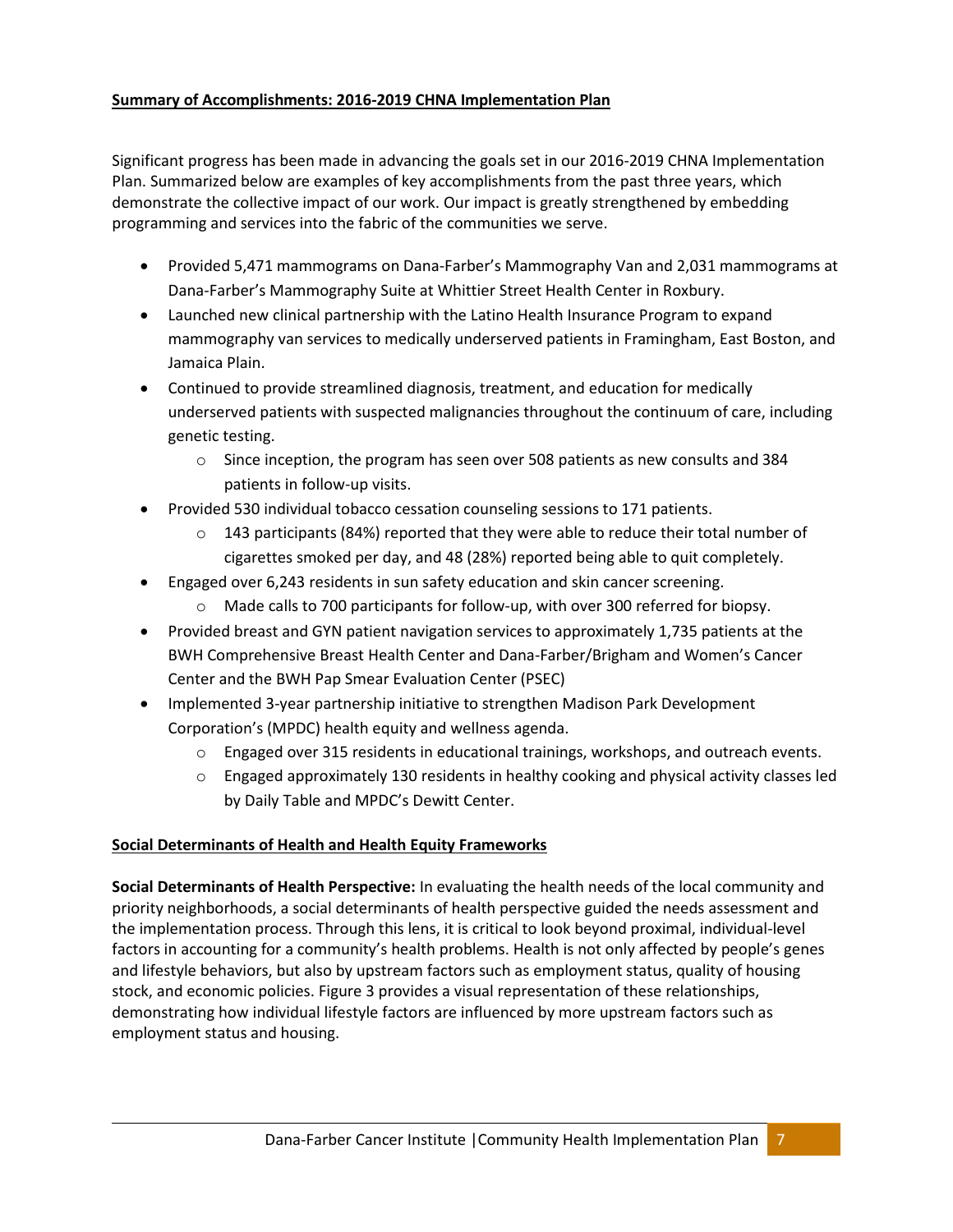

#### **Figure 3: Social Determinants of Health Framework**

Source: World Health Organization, Commission on the Social Determinants of Health, Towards a Conceptual Framework for Analysis and Action on the Social Determinants of Health, 2005. Graphic reformatted by Health Resources in Action.

**Health Equity:** The Boston CHNA and cancer-specific CHNA used a health equity lens to capture the disparities and inequities that exist for traditionally underserved groups. Health equity is defined as all people having the opportunity to attain their full health potential and entails focused societal efforts to address avoidable inequalities by equalizing conditions for health for all groups, especially for those who have experienced socioeconomic disadvantages or historical injustices.

#### **Priority Neighborhoods/Populations:**

Boston is a young, diverse city that continues to experience population growth that varies by neighborhood and race/ethnicity. Overall, about 23% of residents identify as Black, nearly 20% identify as Latino, and nearly 10% identify as Asian. Despite an economic upturn in recent years, there are wide gaps in employment and financial security – particularly among residents of color and those with lower levels of education – resulting in greater economic inequality. This is exacerbated by the high cost of housing in Boston. Most housing units across Boston are renter-occupied, and more than half of renters are housing cost-burdened, meaning they spend more than 30% of their income on housing.

Consistent with the previous CHNA, this effort focused on the City of Boston and Dana-Farber's priority neighborhoods for Community Benefits work – Roxbury, Mission Hill, Dorchester, Mattapan, and Jamaica Plain – which are some of Boston's most diverse and vulnerable communities. Vulnerable populations refer to those who are more likely to have difficulty accessing health care and more likely to have financial barriers, including residents of color, those who are poor, uninsured/underinsured, immigrants, non-English speaking, and those who are medically underserved. While these neighborhoods possess many strengths and assets, they are disproportionately challenged by the social determinants of health, with higher levels of poverty and unemployment concentrated in certain neighborhoods. For example, over one in three residents in Roxbury and Mission Hill live below the federal poverty line, compared to one in five Boston residents overall.

Despite its statewide reach and services provided through our satellite operations in Weymouth, Allston/Brighton, and Milford, Dana-Farber's prioritization of these five neighborhoods within its local service area reflects a commitment to reducing disparities in cancer care and improving the health and well-being of neighborhood residents. Through our collaborative approach, the satellite locations have agreed to leverage each other's cancer control expertise to expand and strengthen our programs such as bringing cancer prevention efforts in Spanish to the Weymouth Area. The Allston/Brighton satellites have also mutually agreed to continue to work together to strengthen mammography screening rates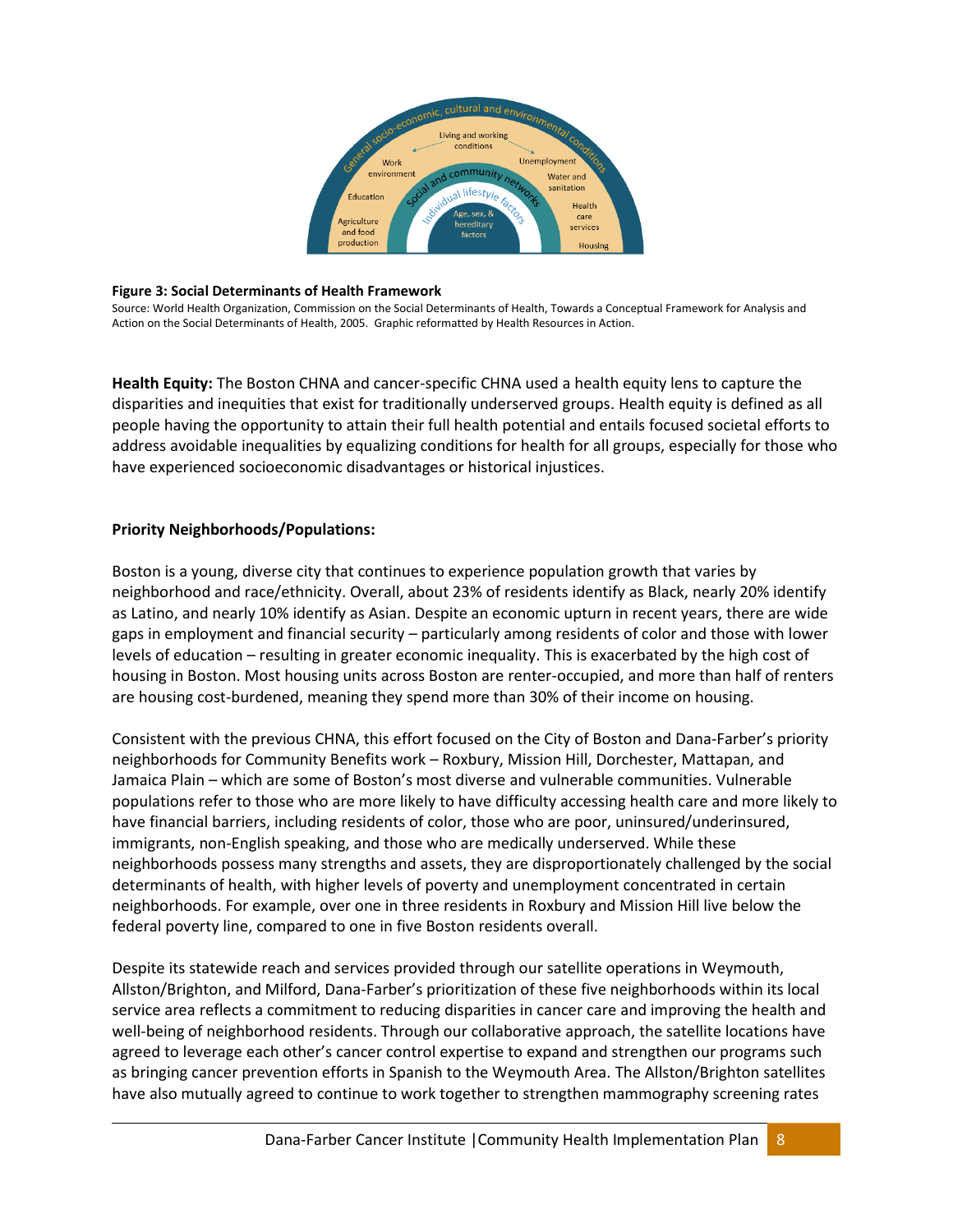through our partnership with the local community health center and to explore other opportunities to have greater impact on the health and well-being of local residents.





Dana-Farber also aims to prioritize populations disproportionately impacted by cancer, including diverse racial and ethnic populations, individuals from low socioeconomic backgrounds, and immigrants. Based on the CHNA data, the populations below appear to have disproportionately higher levels of disease risk and burden, warranting increased attention.

|                       | <b>Priority Populations</b>                                                                                                                                                                                                                                                                                |
|-----------------------|------------------------------------------------------------------------------------------------------------------------------------------------------------------------------------------------------------------------------------------------------------------------------------------------------------|
| <b>Black</b><br>Men   | Significantly higher rates of prostate and colorectal cancer incidence.<br>$\bullet$<br>Significantly higher rates of all cancer mortality, as well as premature all cancer<br>mortality and premature colorectal, liver, and prostate cancers.<br>Significantly higher rates of smoking and obesity.<br>٠ |
| <b>Black</b><br>Women | Significantly higher premature mortality rate for all cancers.<br>Highest (NS) rates of breast cancer, colorectal cancer, and premature liver cancer<br>$\bullet$<br>mortality.<br>Highest (NS) incidence rates of colorectal cancer.<br>٠<br>Significant increase in all cancers incidence.<br>$\bullet$  |
| Asian<br>Men          | Significantly higher incidence of liver cancer and premature liver cancer mortality.<br>Highest (NS) incidence and mortality of lung cancer<br>$\bullet$                                                                                                                                                   |
| Asian<br>Women        | Significantly lower rates of pap and colonoscopy screening.<br>Significant increase in all cancers and breast cancer incidence over time.                                                                                                                                                                  |

Note: NS indicates a non-statistically significant difference; premature refers to death before age 65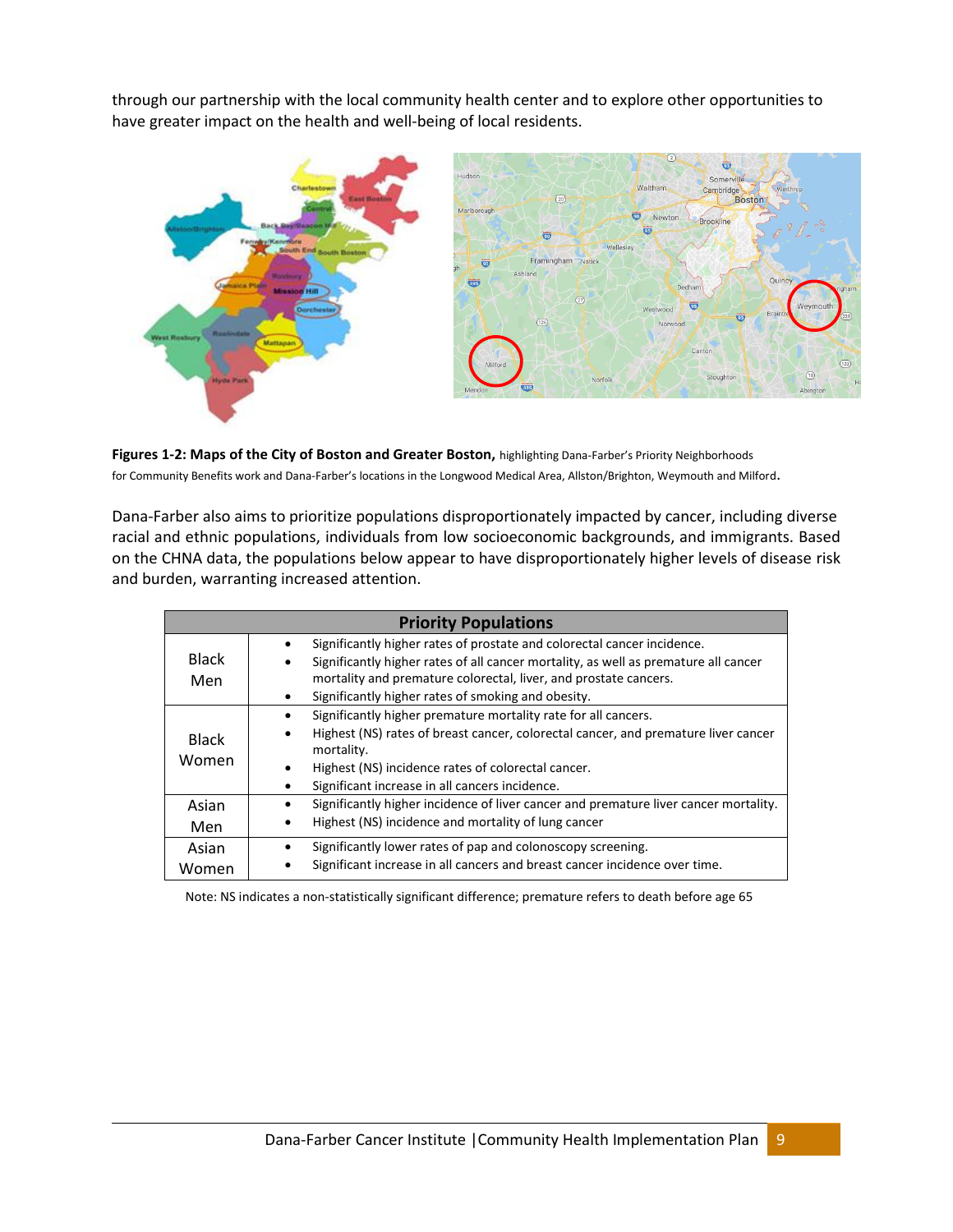# **CHNA Key Findings & Focus Areas:**

The CHNA findings have validated the current community outreach work that Dana-Farber has undertaken as well as helped guide the focus of future initiatives. The following list highlights Dana-Farber's prioritized areas of focus in addressing the identified community health needs.

- 1) *Cancer Burden:* Cancer continues to be the leading cause of death in Boston and Massachusetts. Breast and prostate cancers are diagnosed most frequently, and mortality rates for these diseases have not improved*.* The CHNA findings indicate that Black men in Boston continue to experience the highest rates of overall cancer mortality and premature cancer mortality (death before age 65). Moreover, Black men under age 65 die from almost all cancers included in the CHNA at significantly higher rates than White men. Similar to the 2016 CHNA, compared to White men, Black men have more than double the rate of death from prostate cancer as well as dying from prostate cancer before age 65. The data also reflects that Black women under age 65 are significantly more likely to die from all cancers combined compared to White women. There are also significant disparities in cancer mortality across Boston neighborhoods, including Hyde Park, Dorchester, East Boston, and Fenway, warranting further investigation. Additional disparities are also seen across other groups:
	- The incidence of all cancers has increased significantly among Asian and Black women over time.
	- Breast cancer incidence rates have risen significantly among Asian women over time.
	- Asian men have significantly higher liver cancer incidence and premature (<65 years) liver cancer mortality rates compared to White men.
	- Significant disparities in cancer screening and risk behaviors exist among select subgroups, including immigrant, low-income and unemployed residents.
- 2) *Access Barriers:* Across the continuum of cancer care, barriers to accessing cancer services include confusion about screening guidelines, cost of treatment, maintaining employment, transportation, and limited opportunities to participate in clinical trials. Numerous cancer patients and survivors remarked that having cancer had depleted their resources. Cost challenges are compounded by the fact that cancer patients may be unable to work full time (or at all) during or even after treatment. Language barriers and lack of cultural competency among providers as well as institutional racism were also mentioned as challenges for patients of color and immigrants. The CHNA findings also underscore the need for greater engagement of primary care providers and assistance navigating the cancer care system from screening through survivorship.
- 3) *Cancer Survivorship:* Cancer survivors experienced a significant drop-off in support following treatment and expressed a need for more post-treatment support for issues such as managing medication needs and long-term side effects, feelings of isolation, fear of cancer reoccurrence, rejoining the workforce, and "normalizing" life after cancer. In addition, focus group participants emphasized the importance of cancer-specific support groups and expressed the need for more groups in different languages serving different populations, as well as support groups facilitated by cancer survivors and people of color.
- 4) *Social Determinants of Health & Primary Prevention*: Dana-Farber's priority neighborhoods are dealing disproportionately with challenging situations related to the upstream social and economic factors that impact health. When Boston CHNA respondents were asked to identify the top most important concerns in their neighborhood that shape their community's health, housing quality or affordability and alcohol/drug abuse emerged as the top priorities, followed by mental health and community violence. In addition to poverty and high housing costs that force individuals to prioritize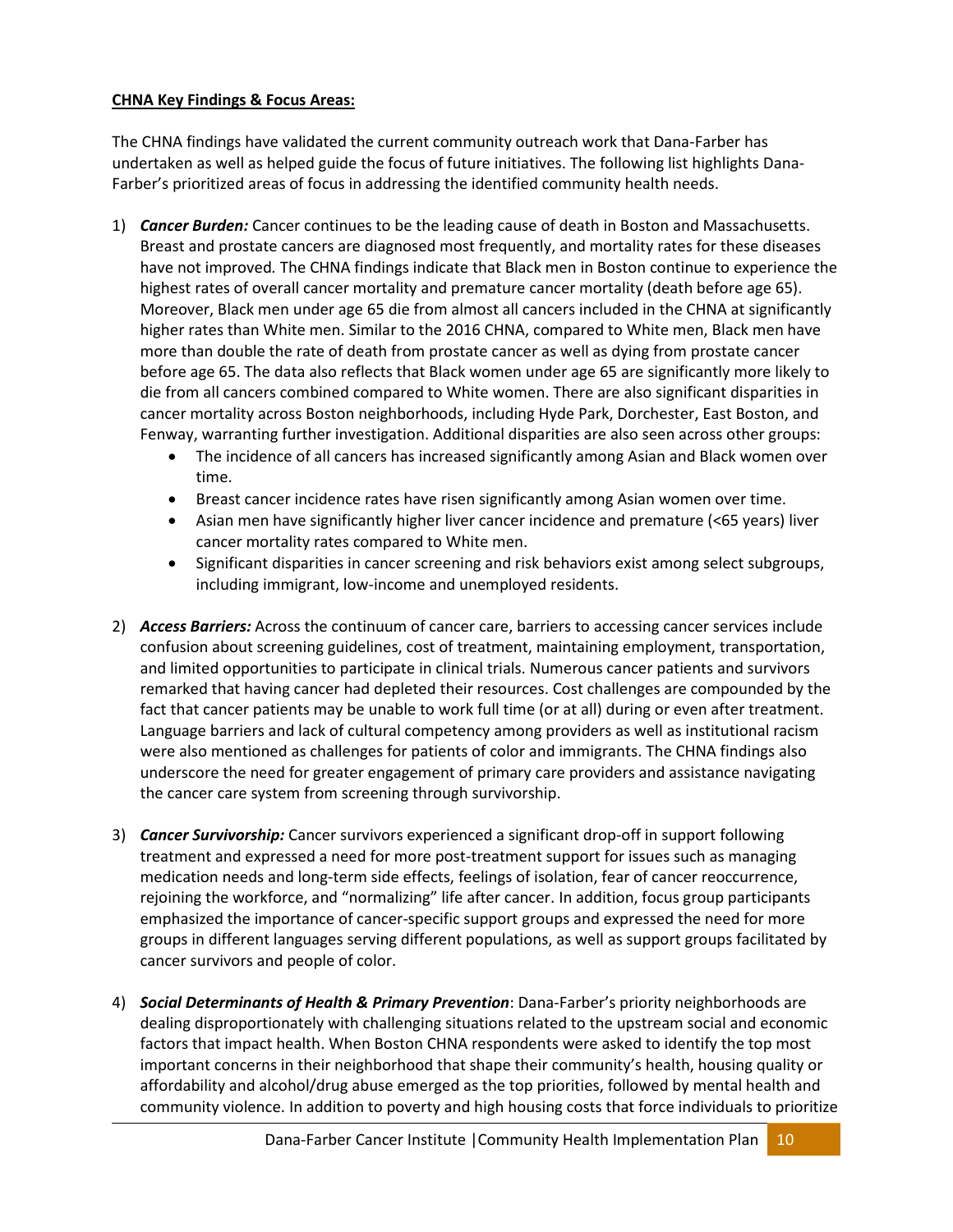their spending, a lack of affordable physical activity opportunities and access to nutritious food were described as barriers to healthy living. Lower income neighborhoods were described as having fewer affordable gyms, grocery stores, and more fast food and convenience stores compared to more affluent areas.

5) *Community Strengths***:** While residents living in Dana-Farber's priority neighborhoods face significant socioeconomic challenges, these communities possess numerous assets and strengths including strong neighborhood cohesion, faith-based networks, diversity, community resilience, and numerous community-based organizations/resources. Boston CHNA participants also noted proximity of health care services and educational institutions, diversity and multiculturalism, and engaged residents as key strengths that can be leveraged in future efforts.

This data confirms the need to prioritize specific racial/ethnic populations and prevention efforts within Dana-Farber's priority neighborhoods, as well as investigate emerging areas of need in other neighborhoods, such as East Boston and Fenway. Dana-Farber will continue to partner with community organizations to address issues related to the social determinants of health, such as housing, healthy eating, and physical activity by leveraging community strengths (as reflected in key findings #4-5 in the prioritized list above).

# **Prioritization Process**

Members of Dana-Farber's EAC provided input on focus areas for Dana-Farber's Community Benefits work, leveraging the findings from a robust community engagement process which included a citywide survey, small group discussions with residents and stakeholders across the city, and a large prioritization meeting to identify priorities for collective action. In addition, the EAC provided input on focus areas for Dana-Farber's DoN CHI process through facilitated group discussions, an online survey, and a multi-dot voting activity. The criteria used for prioritization of focus areas included several considerations:

- Burden: How much does this issue affect health in Boston?
- Equity: Will addressing this issue substantially benefit those most in need?
- Impact: Can working on this issue achieve both short-term and long-term change?
- Feasibility: Is it possible to address this issue given infrastructure, capacity, and political will?
- Collaboration: Are there existing groups across sectors willing to work together on this issue?

In addition, the prioritization criteria for Dana-Farber's Community Benefits work included the following considerations:

- Alignment with Dana-Farber's mission and current work
- The magnitude and severity of the issue
- Potential impact and the ability to demonstrate measurable outcomes
- Opportunity to leverage current partnerships to intensify efforts

#### **Focus Areas from Dana-Farber's Cancer CHNA Report**

The cross-cutting framework selected for the Boston CHNA/CHIP was achieving racial and ethnic health equity, recognizing that institutional racism and structural inequities are what drive the health disparities we continue to see by race/ethnicity for nearly all issues. The final priorities selected from the Boston CHNA included housing, financial security and mobility, behavioral health (including mental health and substance abuse), and accessing services (including health care, child care, and social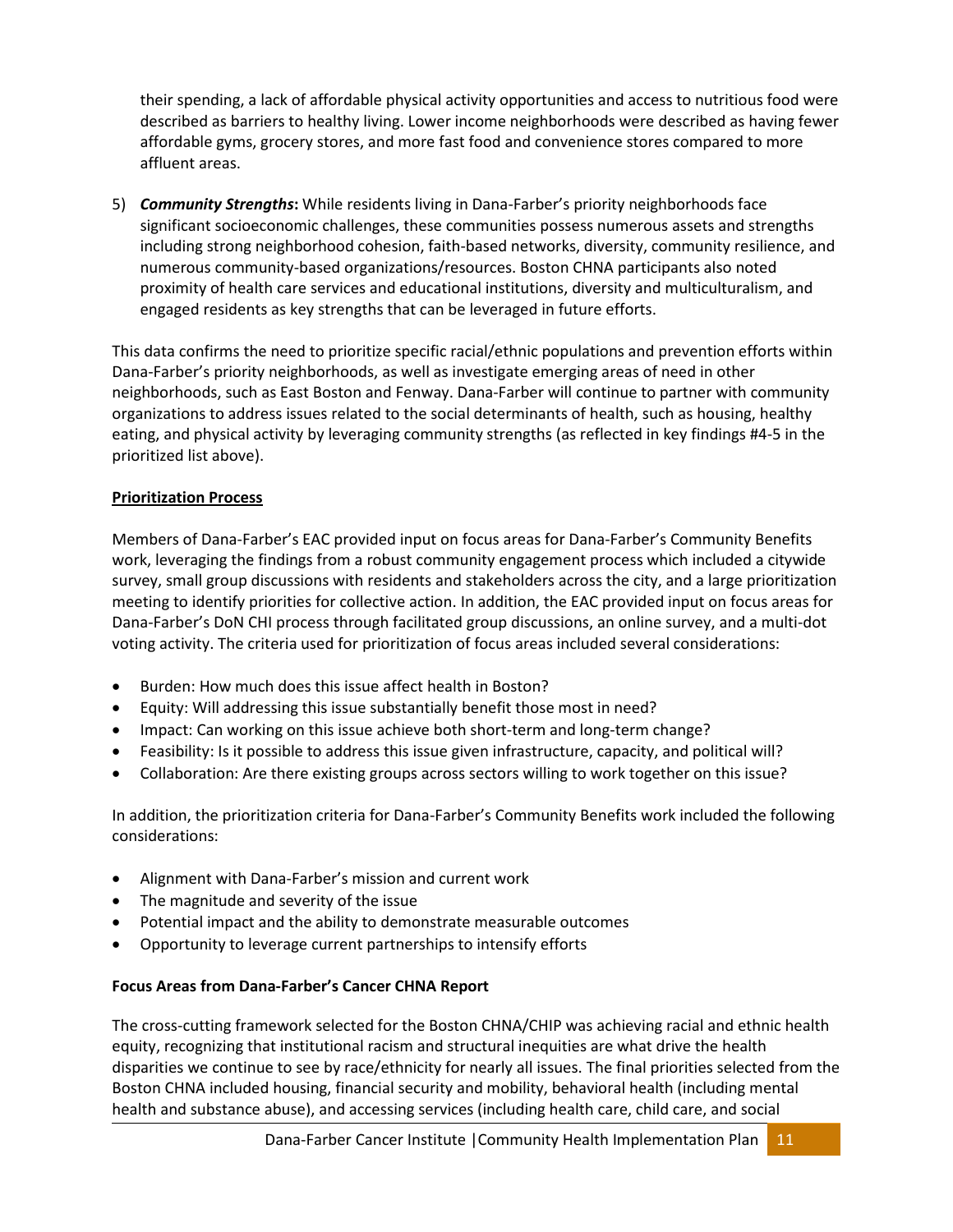services). The accessing services priority includes efforts that address chronic conditions such as cancer and within this priority, the EAC strongly urged Dana-Farber to continue working to address racial/ethnic health equity across the cancer continuum including primary prevention efforts associated with cancer risks.

| <b>Needs Identified through Dana-</b> |
|---------------------------------------|
| <b>Farber's Cancer CHNA</b>           |
| Tobacco Use                           |
| <b>Healthy Eating</b>                 |
| <b>Physical Activity</b>              |
| Obesity                               |
| Cancer Screening and Prevention       |
| Cancer Survivorship                   |
| <b>Access to Cancer Care</b>          |

**Priorities Identified for Dana-Farber's DoN Process** Housing: Affordability, quality, homelessness, ownership, gentrification, and displacement, with a focus on housing stability for cancer patients

Accessing Services: Health care, child care, and social services, with a focus on cancer care (e.g. patient navigation, care coordination, cultural and linguistic competency)

Dana-Farber will continue to focus on the following key priorities for Dana-Farber's Community Benefits work, based on our potential to demonstrate measurable outcomes in reducing cancer incidence and mortality through programmatic enhancements:

- 1. Addressing the cancer burden
- 2. Reducing access barriers
- 3. Promoting survivorship, particularly among communities of color
- 4. Addressing the social determinants of health
- 5. Leveraging community strengths

These areas and the dedicated resources reflect Dana-Farber's commitment to meeting the health needs of medically underserved populations in Dana-Farber's priority neighborhoods and leveraging the hospital's unique role in the continuum of care as a comprehensive cancer center. As the DoN process evolves, Dana-Farber will integrate community investment opportunities that address the intersection of cancer and the social determinants of health, such as housing stabilization for cancer patients to prevent homelessness. Dana-Farber's leadership is committed to ensuring the funds and resources continue to be available to carry out Community Benefits activities. The Community Benefits staff will provide Dana-Farber's Board of Trustees, EAC, and leadership with regular updates on the implementation status of this plan.

# **Other Community Health Needs**

While our expertise as a comprehensive cancer center leads us to focus largely on reducing cancer incidence and mortality through our clinical community screening and outreach programs, we participate in numerous community-based activities focused on broader public health issues. Through engagement with local coalitions, partnerships, and neighborhood-based organizations, Dana-Farber participates in meaningful ways in reducing the socioeconomic burdens experienced by residents in our priority neighborhoods. Health needs not selected through Dana-Farber's prioritization process, such as financial security and behavioral health (including mental health and substance abuse) were deemed outside the scope of Dana-Farber's cancer focus. However, we recognize that these issues overlap within the continuum of cancer care and they will be addressed at the individual patient level and through a collective impact approach.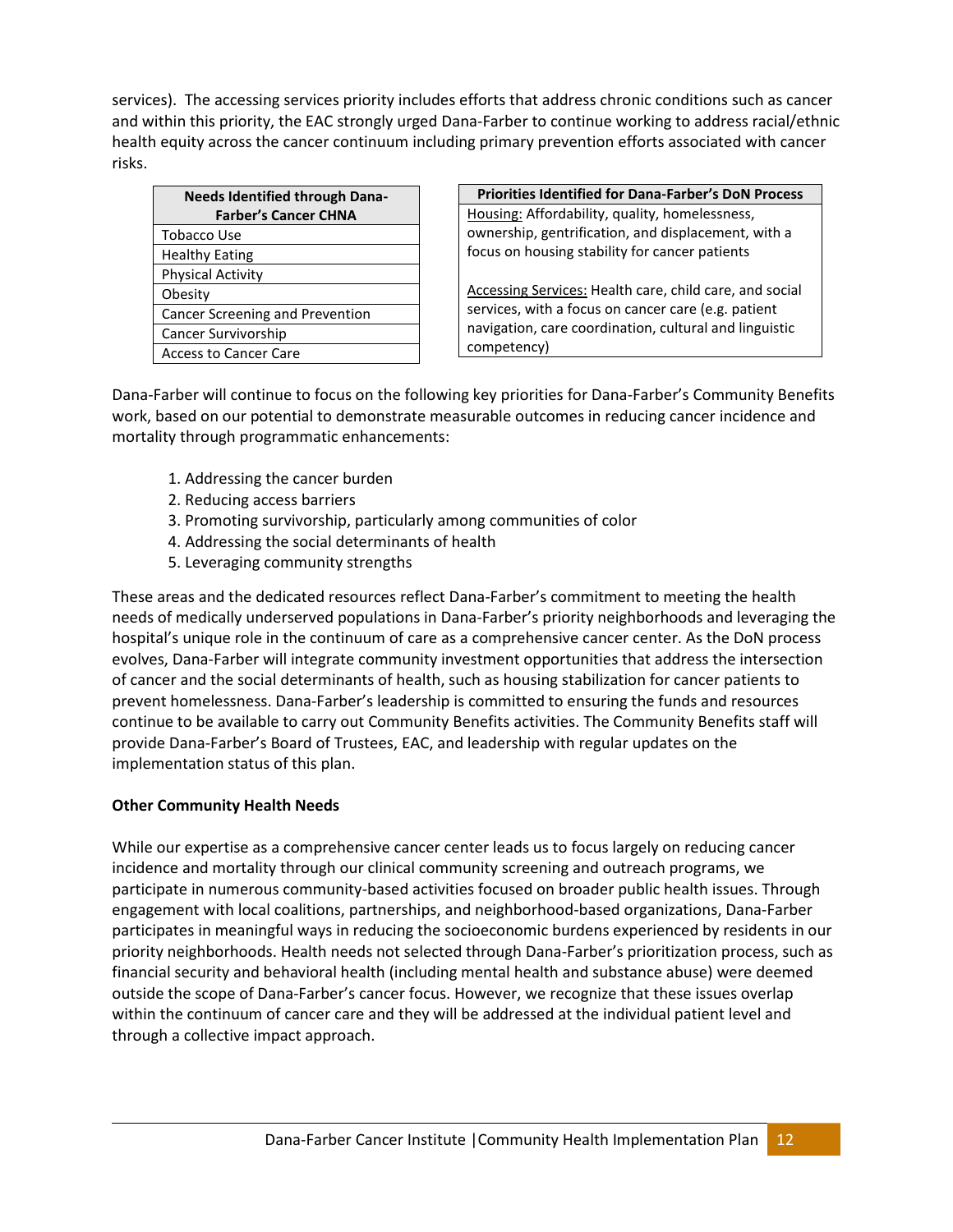# **Dana-Farber Implementation Strategies**

The strategies and goals outlined in the 2020-2023 Implementation Plan are specifically designed to recognize the milestones we have reached thus far, address new findings based on emerging public health research, and continue the work of achieving the goals we have set to help meet the health needs of our surrounding communities.

As part of our approach to implementing the identified strategies, we will continue our existing community-based programming, which includes assessing the most effective evidence-based interventions, collaborating with community partners to implement community health improvement efforts, and conducting ongoing evaluation of program effectiveness.

# **CHNA Key Finding #1:** *Addressing the Cancer Burden*

There are significant disparities in screening, cancer incidence, and mortality in our priority neighborhoods, particularly among diverse racial and ethnic populations, individuals from low socioeconomic backgrounds, and immigrant populations.

Goal: Reduce cancer disparities across racial and ethnic groups by sustaining high screening rates and addressing gaps in prevention, early detection, and follow-up among high-risk populations and communities of color.

#### **OBJECTIVES:**

- (1) **Implement full redesign of mammography and breast health education services provided in the community to increase breast cancer early detection rates among medically underserved populations in Boston.** 
	- Strategy 1.1.1: Secure new state of the art mobile mammography van equipped with updated tomosynthesis imaging technology and update service delivery model for Dana-Farber's Mammography Van (DFMV) and Mammography Suite at WSHC.
	- Strategy 1.1.2: Partner with community-based organizations serving racial/ethnic minority populations such as Asian and Latina women to increase the number of women screened on the van.
	- Strategy 1.1.3: Increase awareness of the Mammography Suite at WSHC among providers, patients, and community residents to expand utilization.
- (2) **Enhance the community-based clinical care program at Dana-Farber Community Cancer Care (DFCCC) at Whittier Street Health Center (WSHC)** and measure its effectiveness in delivering timely, consistent, culturally-appropriate cancer care:
	- Strategy 1.2.1: Leverage the existing nurse patient navigator model to facilitate care coordination and referral efforts across the continuum of care.
	- Strategy 1.2.2: Continue monitoring time from initial appointment to resolution (treatment plan established, surveillance plan established, or return to primary care provider) among patients at DFCCC at WSHC with the goal of ≤ 21 days.
	- Strategy 1.2.3: Develop comprehensive provider engagement plan with primary care and dental providers at WSHC to increase referrals.
	- Strategy 1.2.4: Continue to expand and improve access to the lung cancer screening program, which provides free low-dose chest CT scans to patients who are at greater risk for developing lung cancer.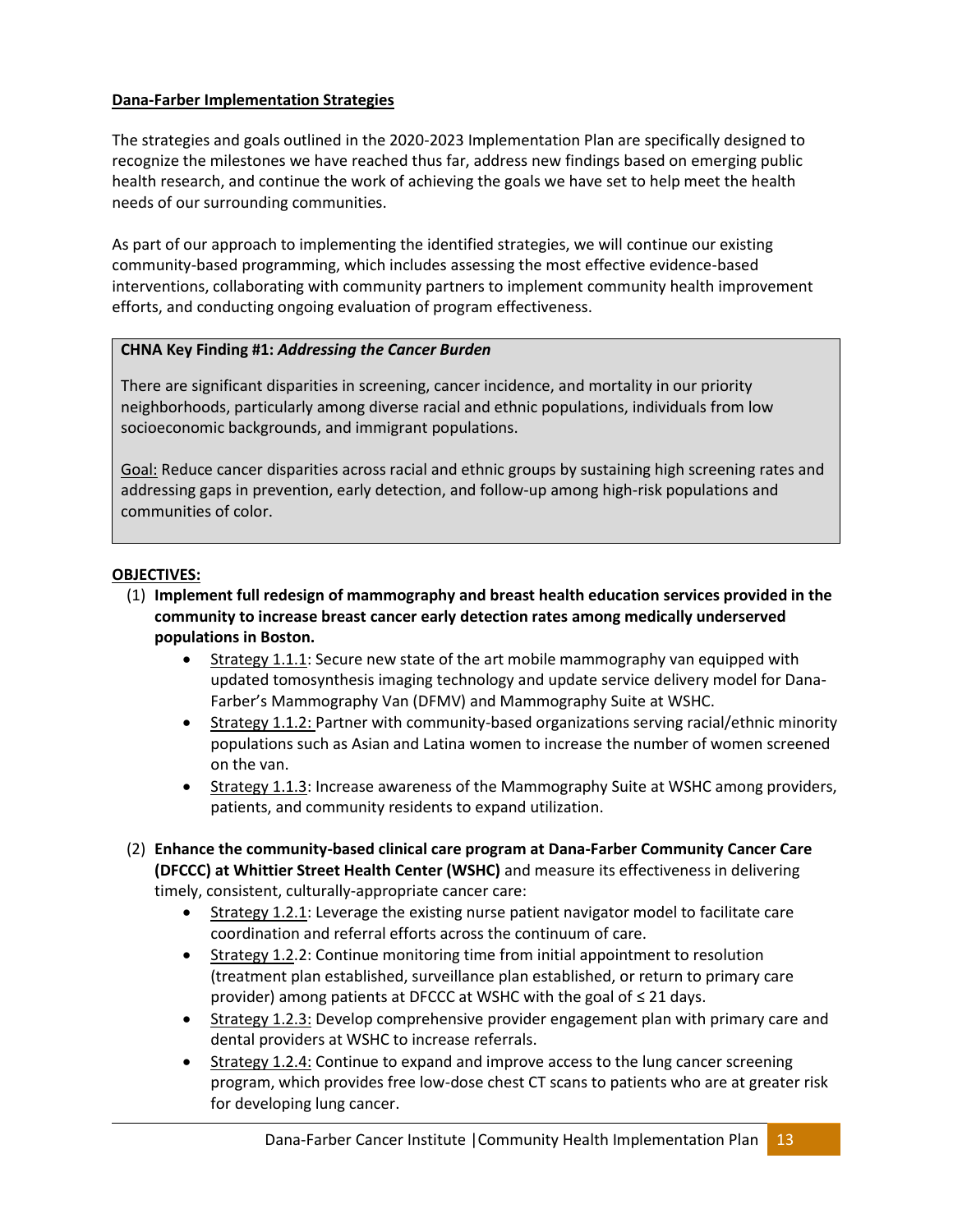- (3) **Strengthen the Tobacco Treatment Program**, which serves patients of WSHC by providing individual tobacco cessation counseling.
	- Strategy 1.3.1: Implement continuous quality improvement efforts to mitigate patient barriers and incentivize engagement using identified strategies for successful program outcomes.
	- Strategy 1.3.2: Strengthen youth civic engagement and advocacy efforts around tobacco control regulations through strategic partnerships with youth-serving organizations in Boston.
	- Strategy 1.3.3: Explore opportunities to expand support for one-to-one tobacco cessation counseling, particularly for medically complex patient populations.
- (4) **Enhance the Sun Safety Education & Screening Program**, which provides free skin cancer prevention education and screenings to community residents and to those at highest risk for skin cancer.
	- Strategy 1.4.1**:** Serve at least 1,250 community residents annually through sun safety education and screening events at local beaches that draw residents from communities of color and other at-risk populations.
	- Strategy 1.4.2: Recruit and train at least 10 interns each year with an emphasis on recruiting interns who are bilingual and bicultural.
	- Strategy 1.4.3: Analyze data from sun safety study to assess impact of sun safety education on hat and sunscreen use and identify barriers to sunscreen use which may impact participants' self-efficacy. Update curriculum as appropriate per the study findings.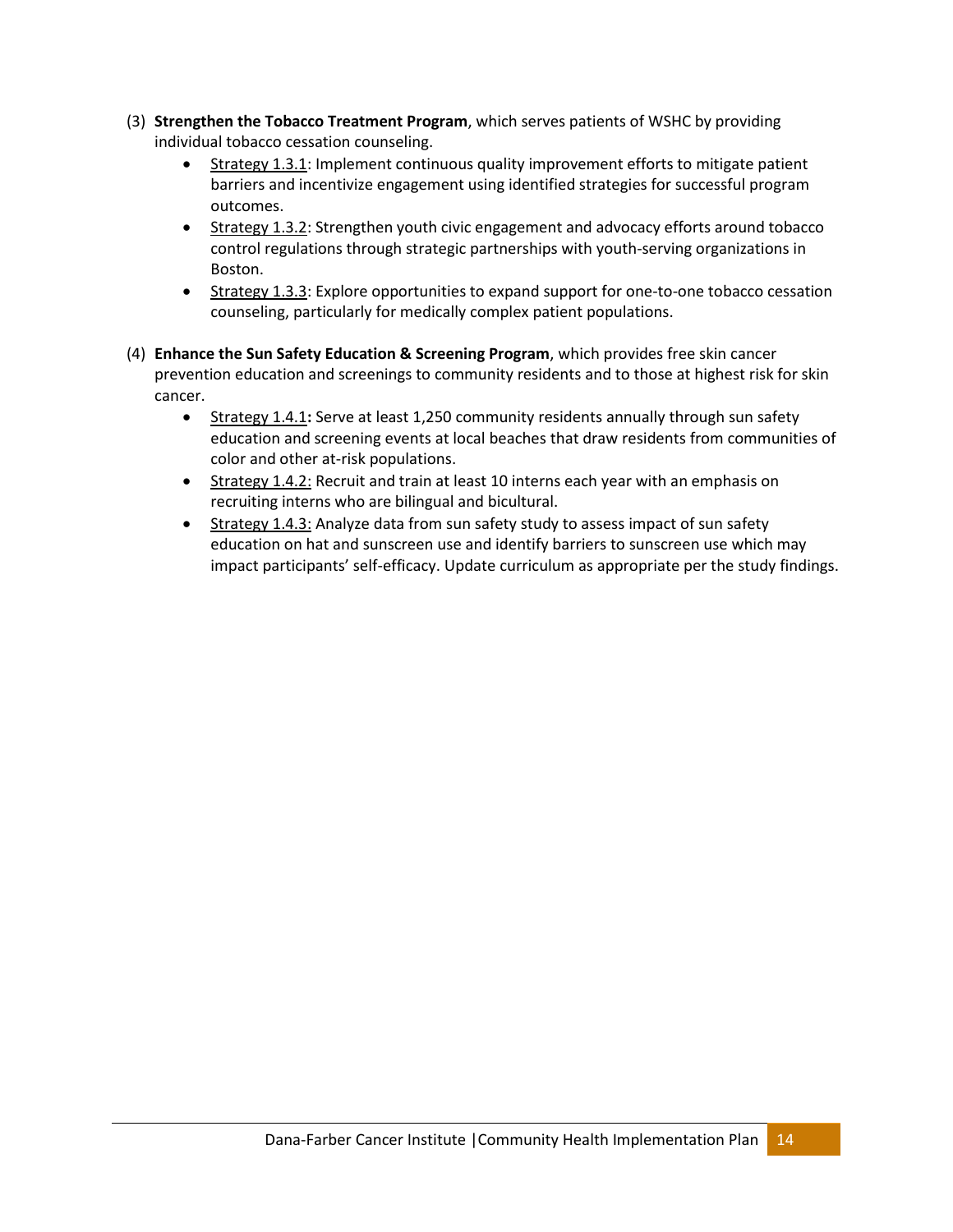# **CHNA Key Finding #2:** *Reducing Access Barriers*

Cancer patients and survivors deal with significant challenges when encountering health care systems, including confusion about screening guidelines, navigating care throughout the cancer continuum, and the financial toxicity of cancer treatment. When considered through a health equity lens, these access barriers are associated with negative health outcomes, particularly among vulnerable and/or medically underserved patients.

Goal: Increase awareness about cancer prevention and screening, enhance patient navigation services across the cancer continuum, and develop systems-level strategies to address health-related social needs and barriers to care.

# **OBJECTIVES:**

- (1) **Strengthen efforts to increase patient navigation assistance throughout the cancer continuum**  for men and women from diverse backgrounds with low socioeconomic status who may face barriers due to limited English proficiency, disability status, or insurance status, among other issues.
	- Strategy 2.1.1: Expand Dana-Farber's Patient Navigator Program to support satellite facilities in new locations such as Lawrence and Methuen.
	- Strategy 2.1.2: Co-lead the Boston Breast Cancer Equity Coalition and support the multiinstitutional Translating Research into Practice (TRIP) project to improve breast cancer care among vulnerable patients.
	- Strategy 2.1.3: Expand support for community health workers and patient navigators across the cancer continuum that seek to address systems level barriers, such as access to care and housing.
- (2) **Adapt and expand Dana-Farber's broad portfolio of health education and outreach programs to better tailor evidence-based early detection strategies for at-risk populations.**
	- Strategy 2.2.1: Leverage the trained network of Dana-Farber Lay Breast Health Advisors to share breast cancer prevention and screening information in their communities and social networks.
	- Strategy 2.2.2: Update the existing LHA model to include information on other cancers, screening guidelines, and culturally-relevant cancer prevention messages tailored to particular target populations.
	- Strategy 2.2.3: Maintain continuous quality improvement efforts across Dana-Farber's Community Benefits programs to strengthen our portfolio of education and outreach activities.
- **(3) Leverage partnerships and participation in community-level coalitions to inform policy, systems, and environmental change strategies.**
	- Strategy 2.3.1: Partner with the Massachusetts Coalition for HPV-Related Cancer Awareness to develop a new strategy for HPV education and outreach and continue to support the annual HPV-Related Cancer Summit.
	- Strategy 2.3.2**:** Partner with BPHC Cancer Advisory Group and internal partners to develop collective action strategies to address systems-level issues across the cancer care continuum.
	- Strategy 2.3.3: Engage with the Boston CHNA-CHIP Collaborative to make city-wide policy and programmatic changes to reduce health care access barriers and alleviate housing concerns.
	- Strategy 2.3.4: Apply a health equity lens to investigate and better understand emerging areas of need in neighborhoods such as East Boston, Mission Hill, and Fenway to reduce the cancer burden, improve access, and address the social determinants of health.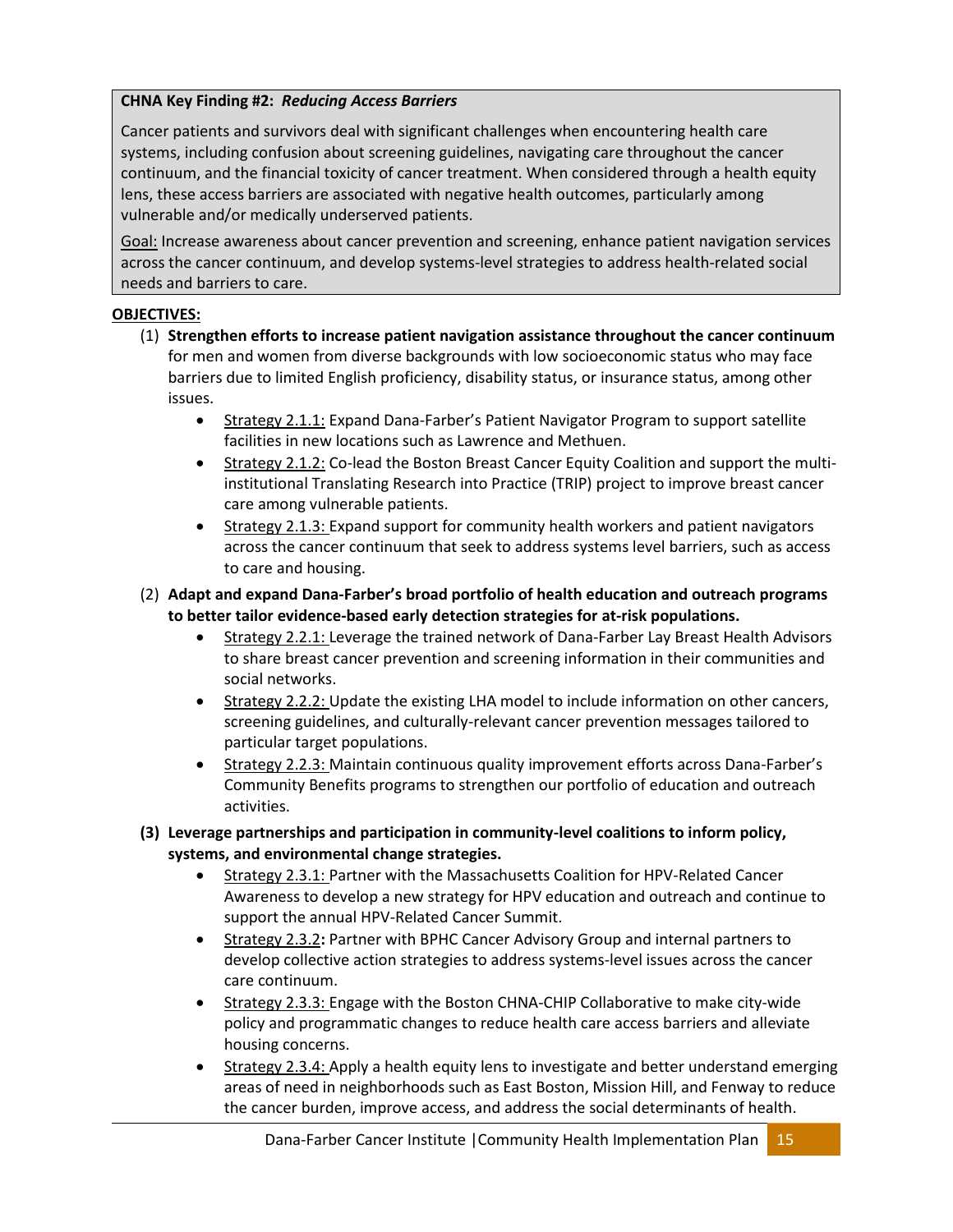#### **CHNA Key Findings #3:** *Advancing Survivorship*

Cancer survivors experienced a significant drop-off in support post-treatment and expressed a need for additional navigation and other support services for survivors and families to manage issues such as the long-term effects of treatment, medical and psychological needs, and rejoining the workforce.

Goal: Expand survivorship services to support more cancer survivors of color and those from medically underserved communities as they transition to life after cancer.

## **OBJECTIVES:**

- (1) **Develop system to better support cancer survivors, particularly patients of color and those from medically underserved communities.**
	- Strategy 3.1.1: Work in partnership with BPHC's Cancer Advisory Group and the citywide Patient Navigation Network (PNN) to develop a survivorship task force to support activities related to increasing education and supportive services for cancer survivors.
	- Strategy 3.1.2: Train patient navigators around best practices for providing survivorship support.
	- Strategy 3.1.3: Expand Dana-Farber Survivorship Program to more cancer survivors of color and those from vulnerable and/or medically underserved communities to streamline access to services.

#### **CHNA Key Finding #4:** *Addressing the Social Determinants of Health*

Dana-Farber's priority neighborhoods are dealing disproportionately with challenging situations related to the upstream social and economic factors that impact health, such as poverty, high housing costs, limited affordable physical activity opportunities, and access to nutritious food.

Goal: Leverage expertise of community organizations that address broader public health issues that go beyond cancer care, such as housing, healthy food access, and physical activity.

#### **OBJECTIVES:**

- (1) **Support projects in our priority neighborhoods that have the potential to reduce socioeconomic burdens experienced by residents.** 
	- Strategy 4.1.1: Continue partnership with Madison Park Development Corporation (MPDC) to support healthy living initiatives for residents, such as sponsoring exercise opportunities and healthy cooking classes.
	- Strategy 4.1.2: Continue participation in Boston CHNA/CHIP Collaborative to strengthen citywide efforts to address the social determinants of health.
	- Strategy 4.1.3: Promote health justice through strategic partnerships that mitigate unmet health-related social needs, such as housing stabilization for cancer patients and survivors.